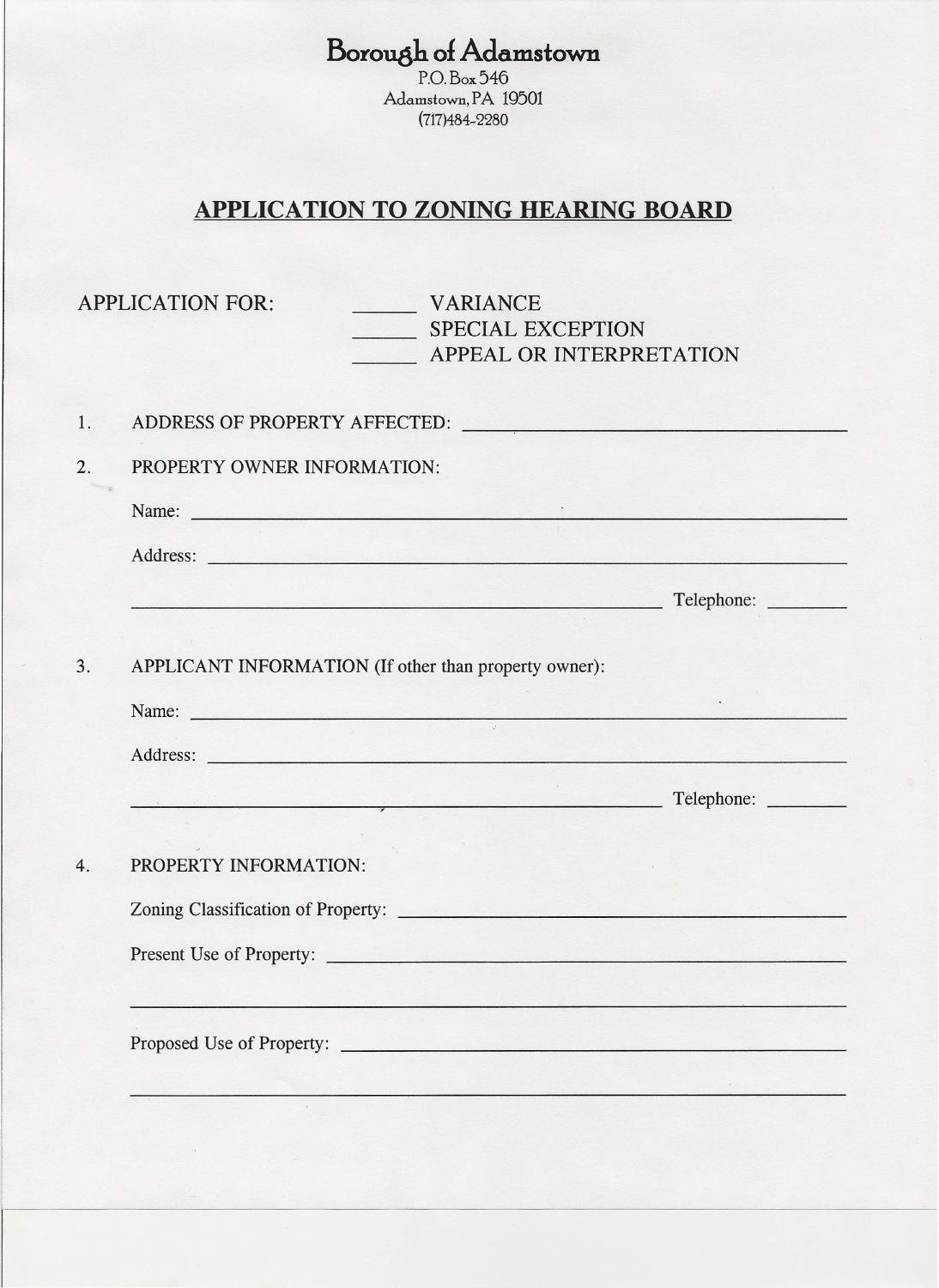Page 2 of 3

## OTHER INFORMATION:

Applicable Zoning Ordinance Section(s):

Reasons Request Should Be Granted:

Description of Proposed Improvements:

The following information shall accompany this application, as applicable:

- a. A map of the lot in question, drawn to scale, indicating the lot size, and showing all dimensions of lot lines and the exact location(s) on the lot of all existing and proposed buildings, fences, structures, and alterations to buildings or structures. Locate the zoning districts and boundaries if the subject property is located within more than one (1) zoning district.
- b. A statement indicating the use, height, length, width, and proportion of the total area covered for all existing and/or proposed buildings, structures or additions or alterations to a building or structure.
- c. A statement indicating the number of families and/or commercial or industrial units of occupancy to be accommodated within existing buildings, structures or additions to a building or structure.
- d. The number, location, and design of parking and loading areas, recreation areas, signs, buffer yards, and landscaping, means of egress to the lot, routes for pedestrian and vehicular traffic, and outdoor lighting throughout the tract.